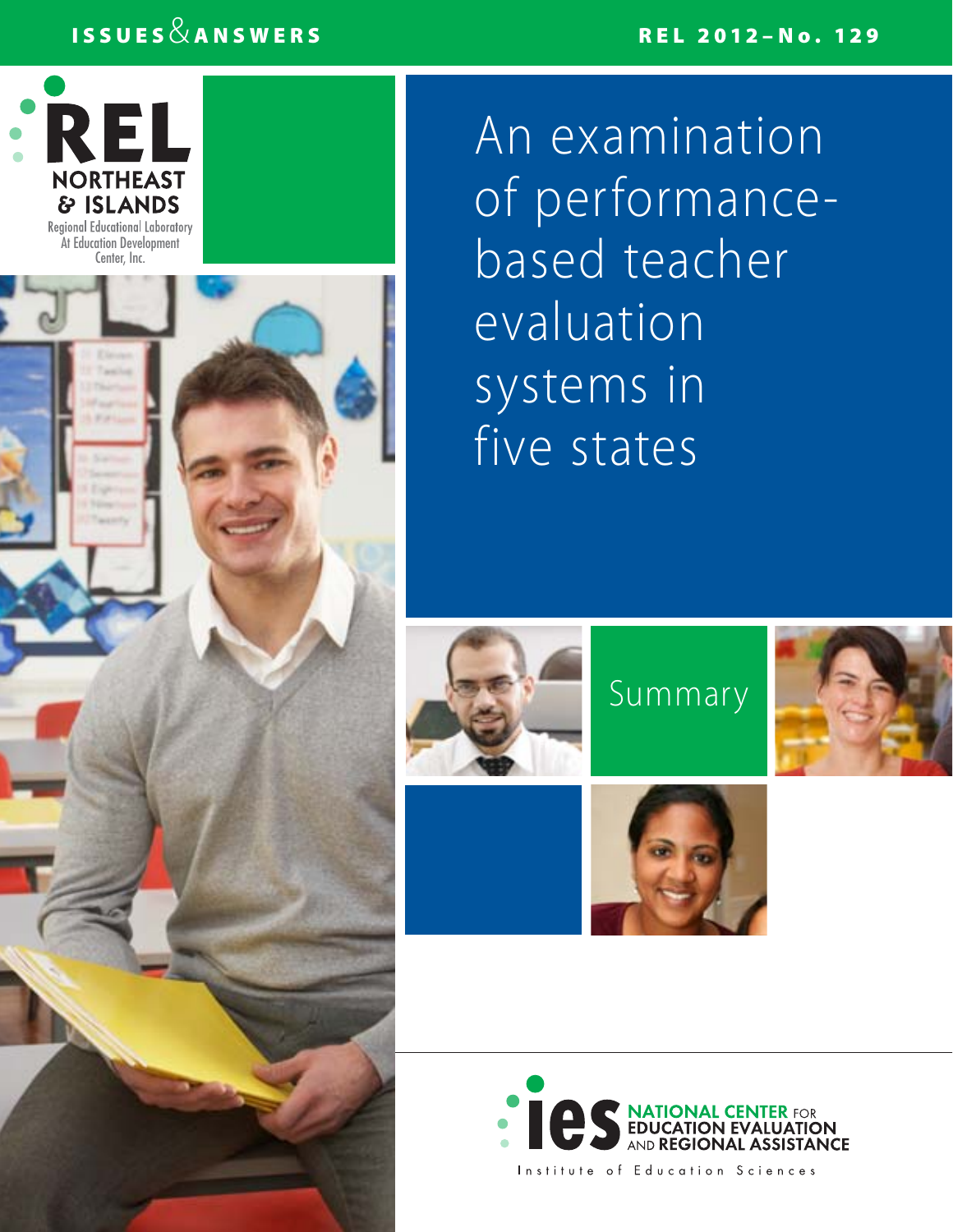



# An examination of performance-based teacher evaluation systems in five states

## Summary

**February 2012**

**Prepared by**

**Education Development Center, Inc. Education Development Center, Inc.**

**María Teresa Sánchez Jessica Brett**

**Karen Shakman Kyle DeMeo Cook**

**Julie Riordan Richard Fournier Education Development Center, Inc. Education Development Center, Inc.**

**Education Development Center, Inc. Education Development Center, Inc.**



Institute of Education Sciences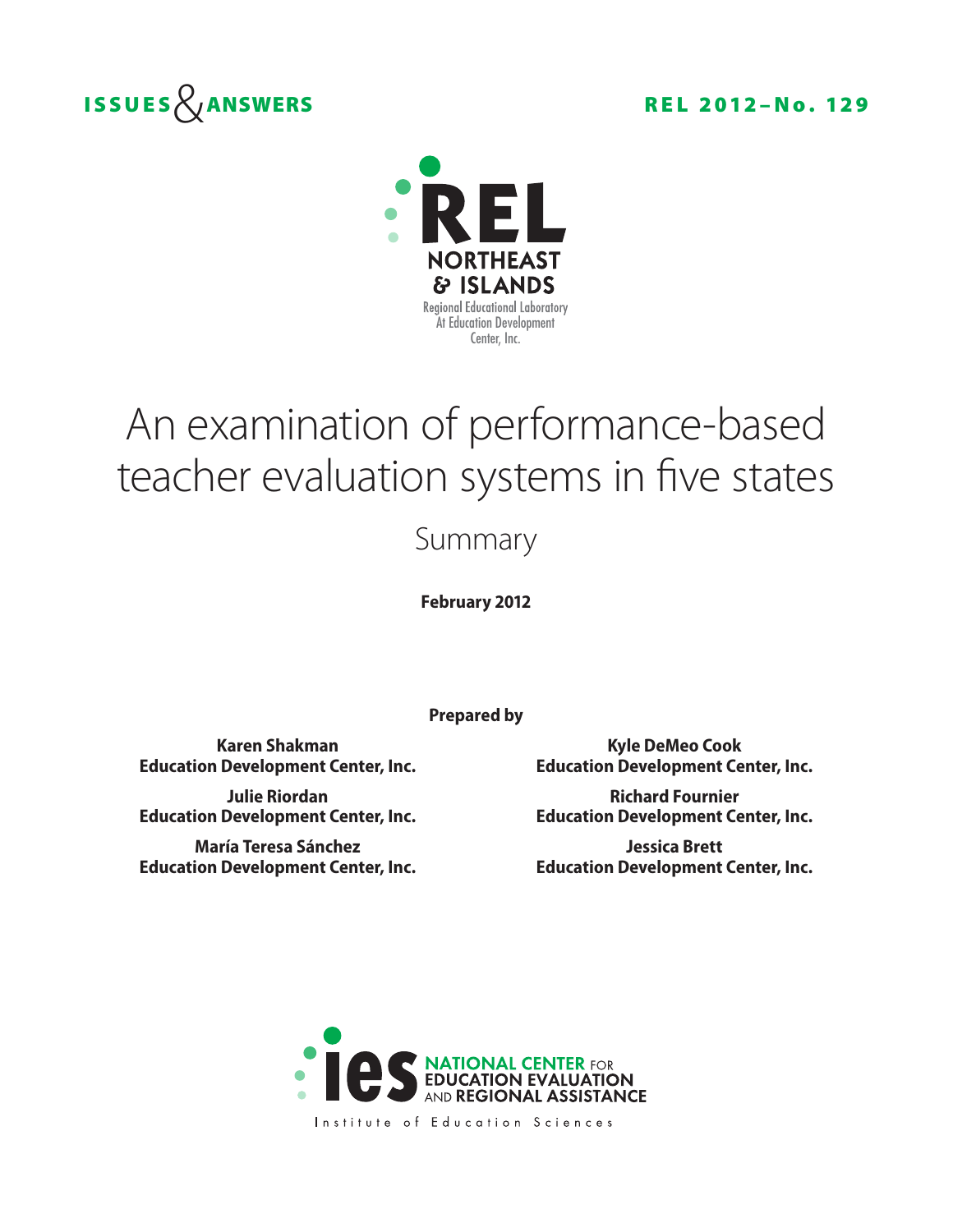

**Issues & Answers** is an ongoing series of reports from short-term Fast Response Projects conducted by the regional educational laboratories on current education issues of importance at local, state, and regional levels. Fast Response Project topics change to reflect new issues, as identified through lab outreach and requests for assistance from policymakers and educators at state and local levels and from communities, businesses, parents, families, and youth. All Issues & Answers reports meet Institute of Education Sciences standards for scientifically valid research.

#### February 2012

This report was prepared for the Institute of Education Sciences (IES) under Contract ED-06-CO-0025 by Regional Educational Laboratory Northeast and Islands administered by Education Development Center, Inc. The content of the publication does not necessarily reflect the views or policies of IES or the U.S. Department of Education nor does mention of trade names, commercial products, or organizations imply endorsement by the U.S. Government.

This report is in the public domain. While permission to reprint this publication is not necessary, it should be cited as:

Shakman, K., Riordan, J, Sánchez, M.T., DeMeo Cook, K., Fournier, R., and Brett, J. (2012). *An examination of performancebased teacher evaluation systems in five states.* (Issues & Answers Report, REL 2012–No. 129). Washington, DC: U.S. Department of Education, Institute of Education Sciences, National Center for Education Evaluation and Regional Assistance, Regional Educational Laboratory Northeast and Islands. Retrieved from http://ies.ed.gov/ncee/edlabs.

This report is available on the Regional Educational Laboratory website at http://ies.ed.gov/ncee/edlabs.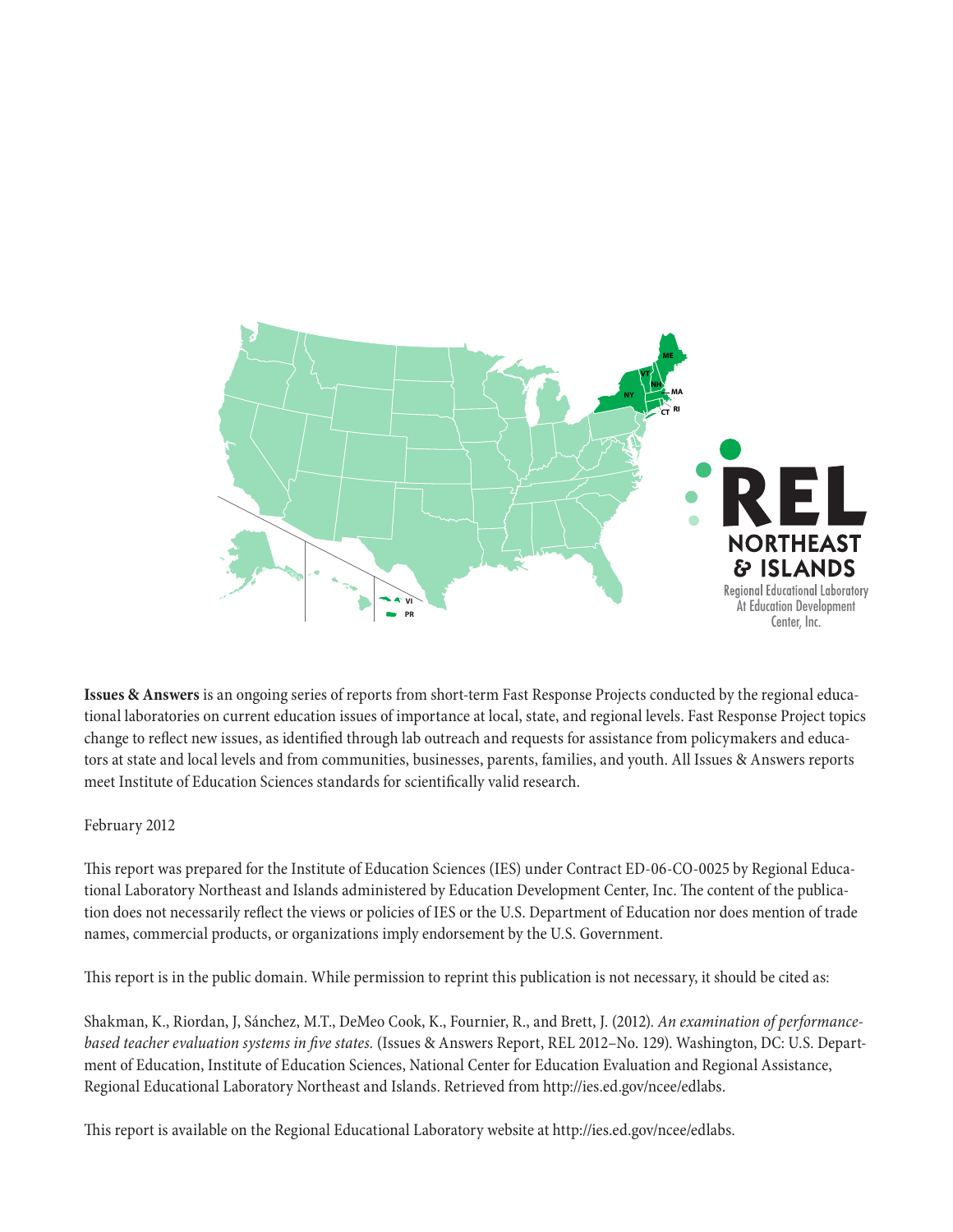### **REL 2012–No. 129**

## *Summary*

# **An examination of performancebased teacher evaluation systems in five states**

**This study of performance-based teacher evaluation systems in the five states that had implemented statewide systems as of 2010/11 finds considerable variation among them. However, all five states' systems include observations, self- assessments, and multiple rating categories. In addition, the evaluation rubrics in each state reflect most of the teaching standards set out by the Interstate Teacher Assessment and Support Consortium.**

A combination of research and federal and state interest in measuring teacher effectiveness has galvanized support for reform of teacher evaluation systems. A number of researchers have called for multiple measures of teacher effectiveness, greater differentiation among teachers, and stronger connections to outcomes for students (Toch and Rothman 2008; Gordon, Kane, and Staiger 2006; Heneman et al. 2006). The application guidelines for the 2009 Race to the Top federal grant competition called for states to develop systems that evaluate teacher effectiveness using multiple rating categories, not the traditional binary rating of satisfactory to unsatisfactory, and to take into account data on student growth (U.S. Department of Education 2009). In response to this new policy direction, many states' Race to the Top grant proposals provided plans for changes to their teacher evaluation systems.

This study reports on performance-based teacher evaluation systems in five states that have implemented such systems. It investigates two primary research questions:

- What are the key characteristics of statelevel performance-based teacher evaluation systems in the study states?
- How do state teacher evaluation measures, the teaching standards the evaluations are designed to measure, and rating categories differ across states that have implemented statewide systems?

To answer these questions, the study team reviewed state education agency websites and publicly available documents for all 50 states to identify states whose performance-based teacher evaluation systems met the following criteria:

- Was required for practicing general educators.
- Was operational statewide as of the 2010/11 school year.
- Included multiple rating categories.
- Used multiple measures of teacher effectiveness, such as observations, self-assessments, and professional growth plans.